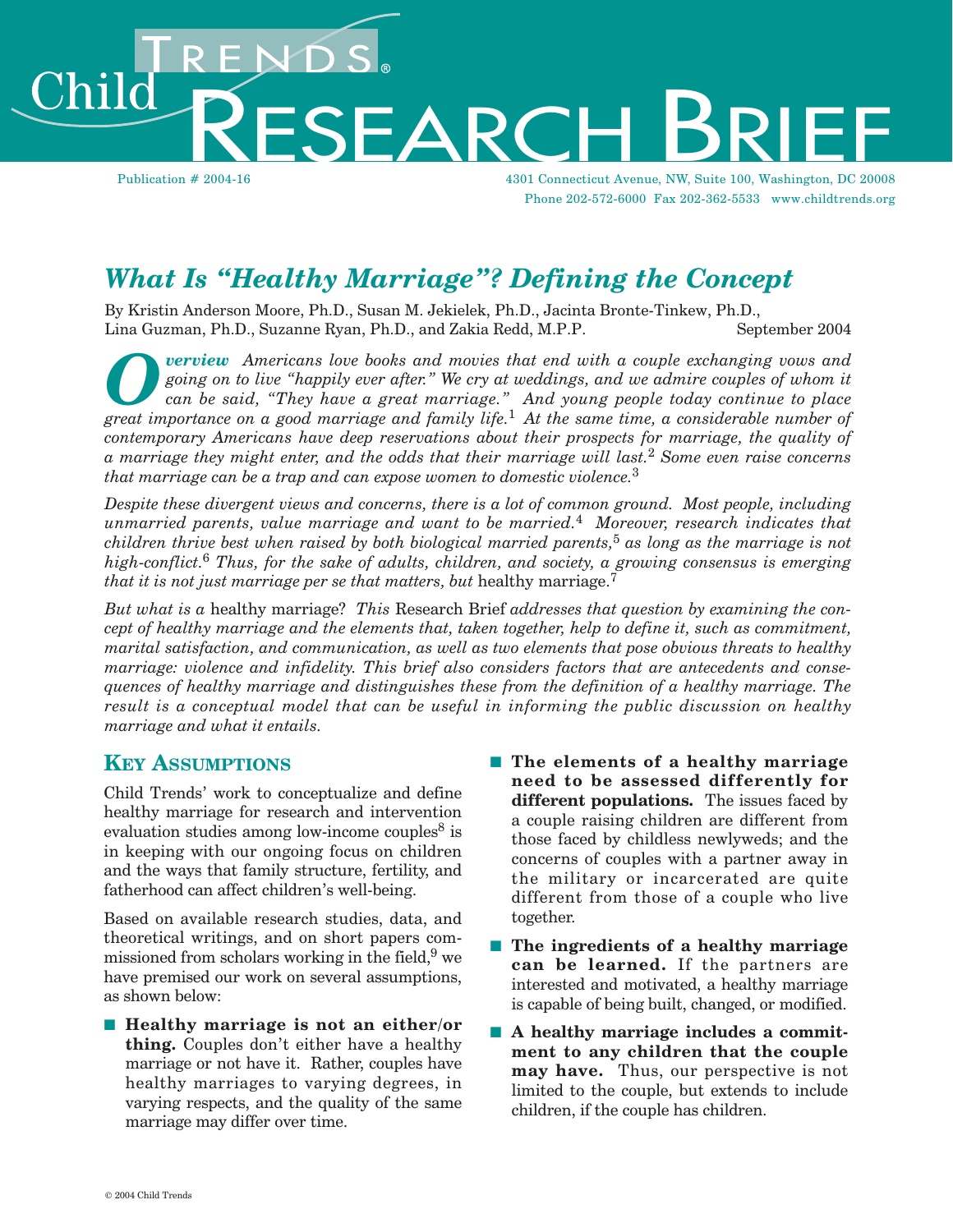■ Healthy marriage needs to be distin**guished from the** *antecedents* **and**  *consequences* **of healthy marriage.** In this case, antecedents refer to prior conditions that can affect or influence marriage (such as whether a partner brings children into the union), while consequences refer to the conditions that may result from marriage (such as greater financial security). Because distinctions between the antecedents and consequences of healthy marriage and the definition of healthy marriage might seem unclear or unimportant on the surface, we explain these distinctions in greater detail below.

### **HEALTHY MARRIAGE ANTECEDENTS VS. DEFINITION**

Much of the debate around healthy marriage focuses on policy initiatives that are related to marriage but distinct from the definition of healthy marriage, for example, job training and substance use treatment, which can both make people more "marriageable" and can help to salvage troubled marriages. Based on the available research, we note that there are many studies that examine the antecedents of healthy marriage. These studies find, for example, that:

- Financial constraints are a barrier to marriage among unmarried couples; $10$
- Job loss and economic insecurity put strains on individual and family well-being,  $11$ especially for men;<sup>12</sup>
- People who experience divorce in childhood are less likely to communicate effectively in their own marriages and are more likely to experience the dissolution of their own marriage; $^{13}$  and
- Children from previous relationships are often a source of conflict in new relationships.14

However, while acknowledging the importance of such factors for establishing and maintaining a healthy marriage, they remain *antecedents* – and the antecedents of healthy marriage are different than the *definition* of healthy marriage. It is critical to make this distinction, for several reasons:

■ **The notion of a healthy marriage is a couple concept.** However, many of the antecedents of a healthy marriage pertain to an individual. For example, physical health

and education are characteristics of individuals, not couples. Thus, though health and education affect both an individual's prospects for marriage and the quality and stability of a marriage,  $15$  they do not, in and of themselves, define a healthy marriage.

- We are not willing to assume that **a marriage that lacks these antecedent elements is** *by definition* **not healthy.**  For example, a couple may experience unemployment and economic difficulties. As noted above, these problems are quite likely to affect their marriage; but the presence of these difficulties does not necessarily mean that the couple, by definition, has an unhealthy marriage. Similarly, religious belief and involvement are positively related to marriage;<sup>16</sup> but this does not necessarily mean that couples with low levels of religiosity, by definition, have marriages that are not healthy.
- **Distinguishing the antecedents of healthy marriage from the definition of healthy marriage helps identify possible points of intervention.** In Figure 1, we list a number of factors that studies have found to affect marriage prospects and quality. These factors vary from communication to income, social support, interaction skills, and having children from a prior relationship; and the list undoubtedly could be longer. Our intention here is to illustrate the kinds of factors that influence couples' prospects for a healthy marriage. Strengthening these factors could be a goal for programs, public policies, or private interventions that seek to enhance healthy marriage.

## **HEALTHY MARRIAGE CONSEQUENCES VS. DEFINITION**

As with the antecedents, it is important to distinguish the consequences of healthy marriage from the definition of healthy marriage.17 Studies have found that married couples acquire greater economic assets and have better health, for example, than couples that are not married. Again, though, we would not want to include such factors in the *definition* of healthy marriage. For instance, we would not want to assume that couples with wealth necessarily have a healthy marriage, whereas couples with low or more modest incomes, by definition, do not.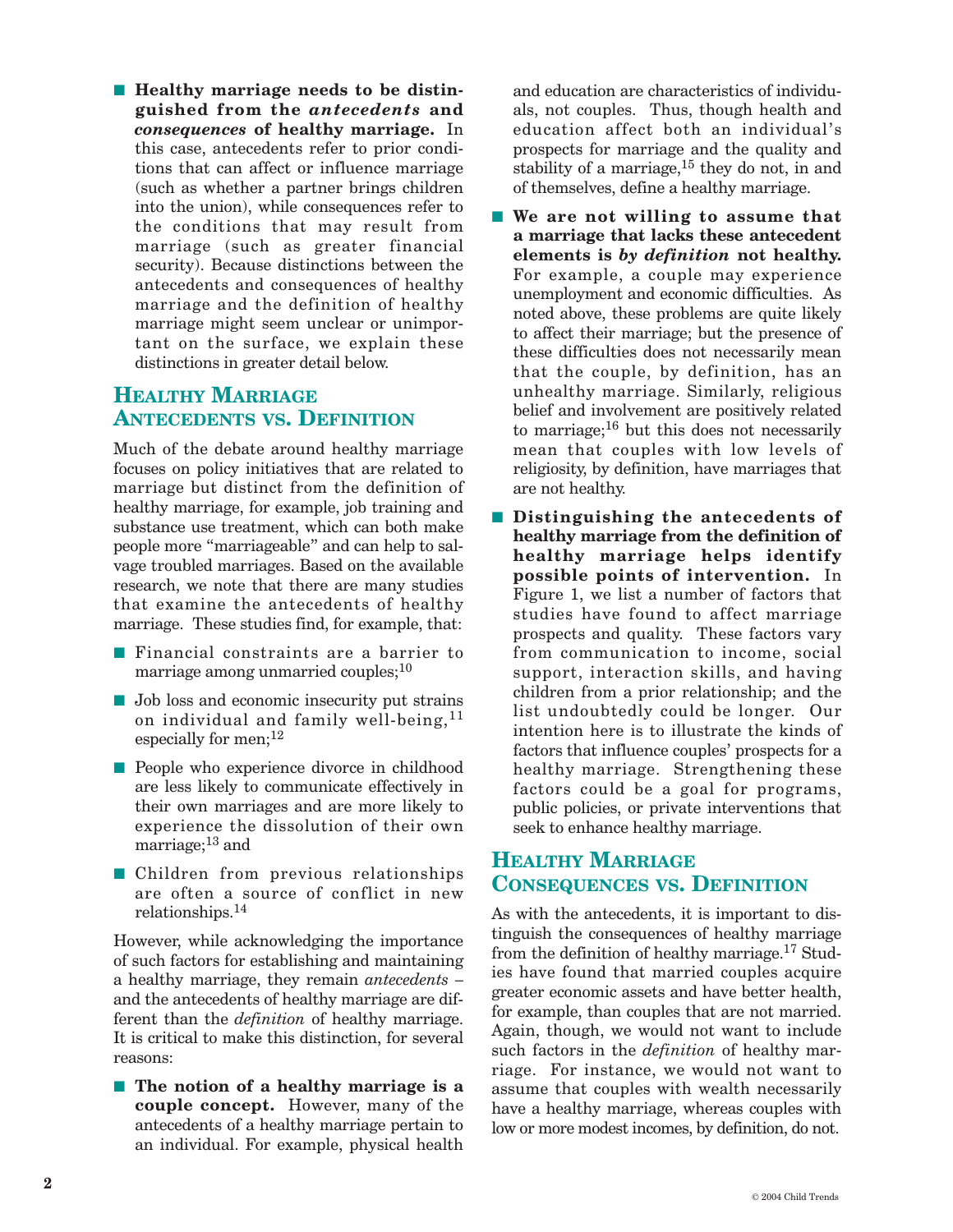

The research, as noted, indicates that marriage, on average, leads to better social and economic outcomes for adults and for children, whereas single parenthood and divorce often have the opposite effect. For example, studies show that:

- People who are married are healthier, are likely to live longer, are more satisfied with their jobs, have more social support, have more wealth and income, are less prone to mental disorders, and are involved in fewer unhealthy or risky behaviors than people who are not married or who are divorced;<sup>18</sup> and
- Children raised by their married biological parents, on average, have better outcomes than children who are raised in other types of families.19

Of course, questions of cause and effect are very complex, and some factors appear to be both *causes* and *consequences* of marriage. For

example, evidence suggests that people in better physical and mental health are more likely to get married, *and* research also finds that people who are married are more likely to be in better physical and mental health.<sup>20</sup> Our concern, however, is to distinguish the definition of healthy marriage from both the antecedents and the consequences.

#### **CHARACTERISTICS OF A HEALTHY MARRIAGE**

Having distinguished the concept of healthy marriage from both the antecedents and the consequences of healthy marriage leaves us to consider the elements that help to define healthy marriage. In Figure 1 under the "Definition" heading, we list ten constructs that define a healthy marriage, based on reviewing decades of research on marriage and the perspectives of scholars working in the field.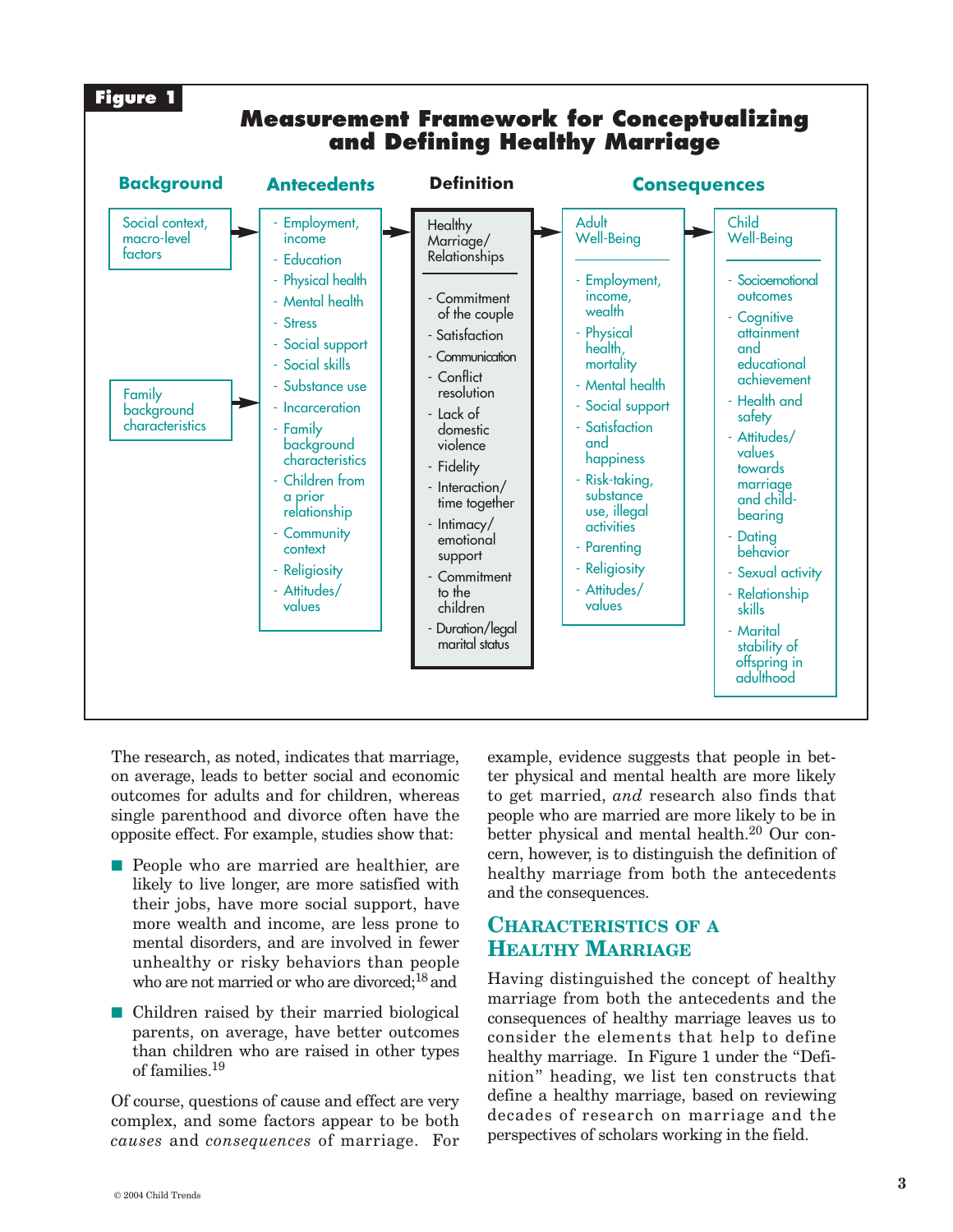While we highlight the importance of commitment to marriage, the constructs of marital satisfaction and communication remain on our list of ten elements of a healthy marriage, reflecting the many studies that have found each factor related to varied aspects of better marriage. In addition, couple interaction and time together; couple intimacy and emotional support; and the capacity to handle conflict all reflect aspects of marital quality. Commitment to children (as distinguished from parenting and child outcomes) is another element of a healthy marriage for couples with children. Two topics come up repeatedly in the literature as factors that undermine healthy marriage. These are violence and infidelity. Finally, for intervention evaluation studies that will follow couples over time, the legal status of a marriage and the duration of a marriage represent an element of the definition. Below, we discuss each of the additional elements in greater detail.

**Commitment of the couple.** One of the most significant revisions to conventional wisdom and to research is the importance of commitment – taking a long-term perspective toward one's relationship, having an intention to persevere when difficulties arise, and being committed to caring for the other person. Blaine Fowers and his colleagues, for example, have analyzed published studies that reference the terms "marriage," "marital," and "divorce."21 They find that most research on marriage addresses marital satisfaction and communication, reporting that only four percent of published studies on marriage examine commitment. Fowers contends that this relative inattention to the concept of commitment reflects a cultural focus on individualism and individual fulfillment, and he argues that strong marriages require mutual commitment. Commitment represents a focus on the couple and the partner – not the self. To express it another way, committed couples have a sense of "we-ness"22 that sustains their relationship over time and through difficulties.

Other researchers also have examined the constructs of commitment and identified elements of commitment that are related to marital quality. For example, Stanley and Markman describe commitment as a construct that <sup>23</sup> includes both *dedication* and *constraints*. They characterize dedication as the desire to invest, improve, and sacrifice for a relationship, whereas they use constraints to refer to factors, such as social life, that may be changed for the worse as a result of divorce.

**Satisfaction.** Questions in surveys generally ask people who are married how satisfied they are with various aspects of their marriage and with their marriage overall. It is important to note that individual satisfaction is important to a healthy marriage. While highlighting the significance of commitment to the couple, we do not want to imply that individual happiness is irrelevant. Rather, a healthy marriage is comprised of multiple components, one of which is satisfaction.

**Communication.** As noted, this construct has been studied frequently and is the focus of many marital interventions. As an element of a healthy marriage, it is not the sheer amount of communication that is important, though some communication is necessary; the quality and nature of the communication are equally or perhaps more important. For example, researchers have identified negative patterns such as "rejecting a wife's influence," "negative start-up" (starting conversations with blame or criticism), and "flooding" (overwhelming your partner with negative expressions).24 Positive communication is respectful and has been characterized as involving compromise and humor.25

**Conflict resolution.** Every marriage experiences conflict in the sense that people disagree and face problems and decisions that need to be worked out, and the ability to handle conflict is a characteristic of a healthy marriage. Conflict resolution reflects the ability to address or resolve conflict that can undermine a relationship. The resolution of conflict may involve successful problem solving, of course; it may involve a respectful decision to "live and let live"; or it may involve mutual recognition that the sources of a couple's conflict are external (e.g., high unemployment in their community).

**Lack of domestic violence.** While conflict can be a natural and normal part of life, and of marriage, violence is another matter. Violence incorporates physical assaults and psychological abuse.26 While acknowledging distinctions between varied types of violence, $27$  it is clear that, unlike conflict, the presence of couple violence is a marker of an unhealthy marriage. In addition, violence against children indicates an unhealthy marriage.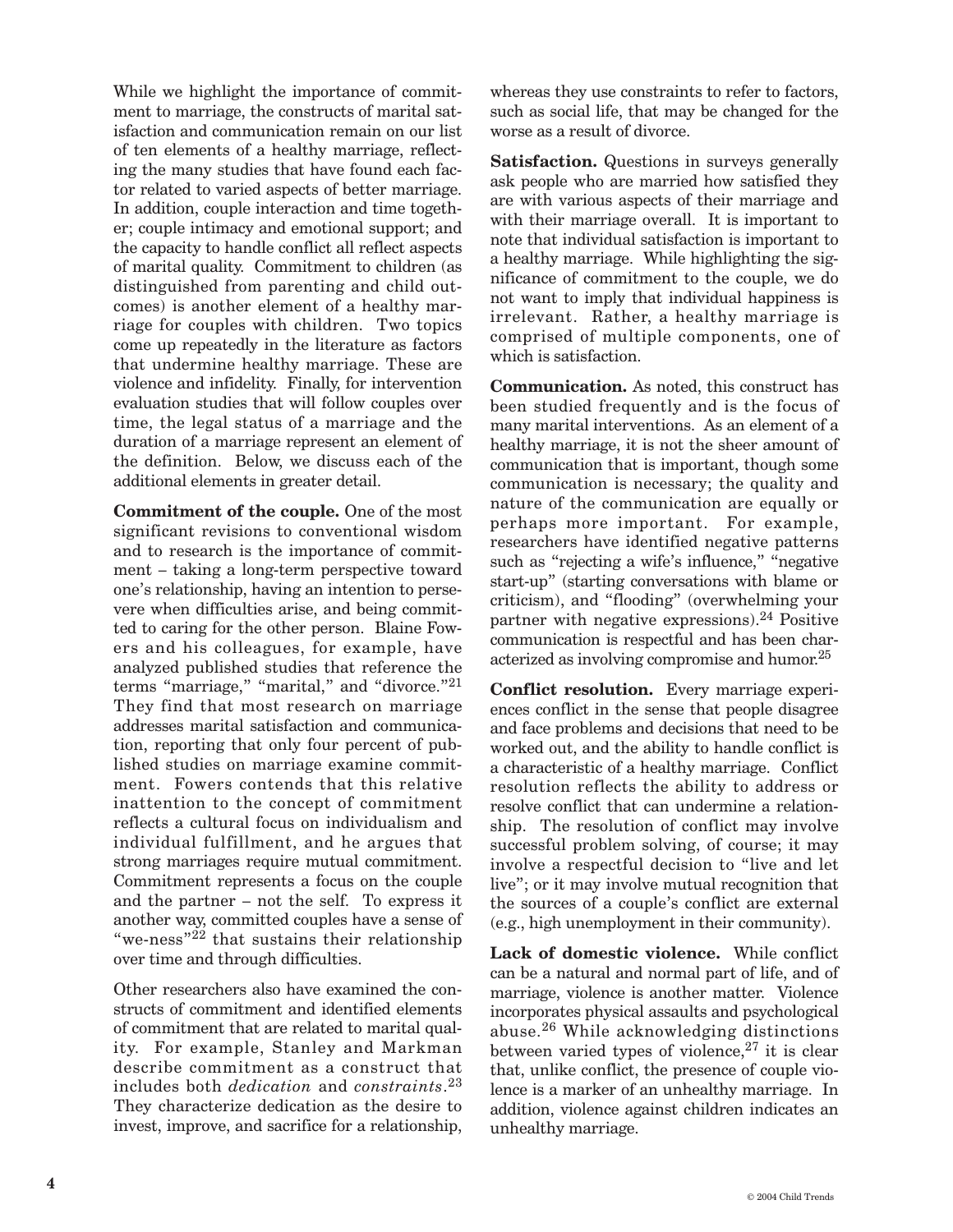**Fidelity.** Being faithful to one's spouse remains an important element in the concept of healthy marriage. Its opposite – infidelity – is a "deal breaker," in the words of Smock and Manning.28 Research indicates that feared and actual infidelity is a major concern for contemporary couples, and that many relationships do not survive this betrayal of trust.29

**Interaction and time together.** These elements represent positive components of a healthy marriage. As with communication, while some amount of interaction seems necessary for couples, it is not the sheer amount of time together, but the quality of the interaction as well that contributes to a healthy marriage. In addition, it is not the specific types of things that couples do together that matter, but rather the fact that couples have positive interactions and enjoy their time together.

**Intimacy and emotional support.** These two elements are obviously linked with communication and interaction, but we separate this construct in order to highlight the importance of the emotional aspects of healthy marriage, in addition to the behaviors of communicating and interacting. Feelings of trust, caring, and love, as well as physical affection, represent important dimensions of a healthy marriage.

**Commitment to children.** For couples who have children, commitment to these children represents an important element of the healthy marriage concept. Given Child Trends' concern for the well-being of children, we would not want to focus so strongly on the relationship of a couple as to override or ignore the importance of children. Some couples, of course, will not have children, and for them this construct cannot be measured in research studies. Other couples will have children from multiple marriages and relationships, while others will have children born to just one of the partners. Commitment to children is the least complex for couples who are raising their biological children or children they have adopted together (as opposed to raising or also raising children from previous relationships). However, we contend that in a truly healthy marriage, the couple must be committed to the development and well-being of all children born to or adopted by either spouse.

**Duration and legal marital status.** These two final constructs also can be used in longitudinal intervention evaluation studies in which healthy marriage is seen as a means to enhance child well-being. Both of these components have a basis in research on family structure and child development. Specifically, considerable research indicates that children develop best when their biological parents marry and remain married, as long as the marriage is not characterized by violence and high levels of conflict.30 Accordingly, in the context of the other elements of a healthy marriage discussed in this brief, longer duration of legal marriage rounds out the definition.

It should be noted that many of the elements of a healthy marriage are also appropriate to relationships other than marriage. These relationships, such as the cooperative parenting of a divorced couple, can be assessed on elements such as communication and commitment to children and found to be "very," "somewhat,"or "not very" positive on each of these elements. These elements may be relevant for same-sex relationships, as well. However, the research base on same-sex couples is quite thin and has numerous methodological problems.31 Our conceptualization has been developed based on studies of heterosexual couples and is, we think, appropriate for these couples; but we do not know whether it would be found appropriate for same-sex couples.

#### **NEXT STEPS**

Having developed a conceptual model of healthy marriage (again, see Figure 1 for a graphic depiction of this model), it is necessary to develop concrete measures to bring the model to reality. While we are drawing on items from previous studies, much of the indepth research on marriage has focused on white middle-class samples. Since intervention studies are likely to focus on lower-income couples, this imbalance underscores the importance of testing new measures in varied populations. For example, measures need to be developed for and tested among low-income couples, couples with an incarcerated partner, and black and Hispanic couples.

It would also be useful to establish the prospective validity of new measures, namely: Over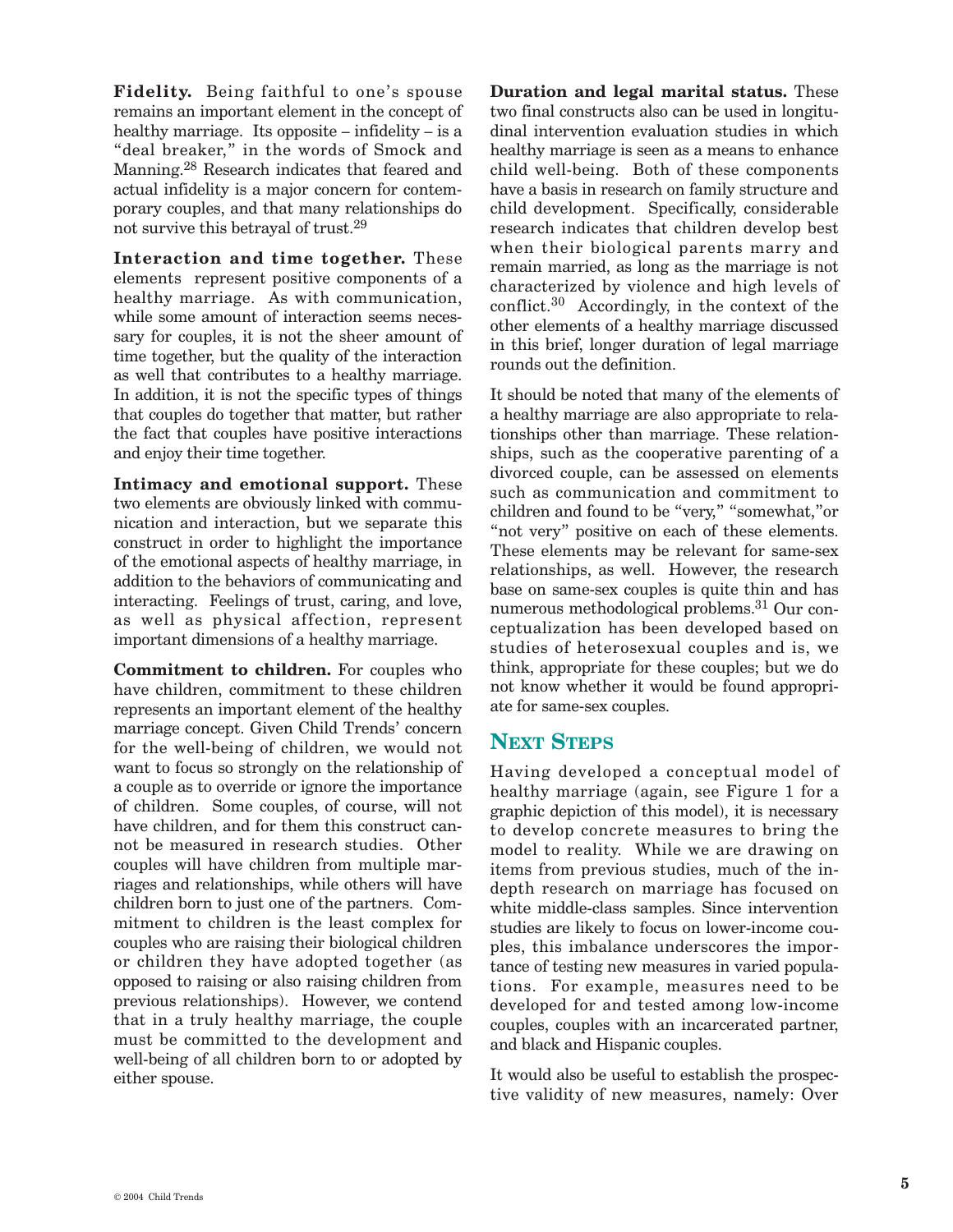time, do they predict to adult and child wellbeing and positive family processes? At present, there are only a couple of experimental studies $32$  that examine the impacts of improving marital quality on outcomes for adults or children. Our constructs and measures are based largely, therefore, on correlational and longitudinal research.<sup>33</sup> The most important test of these measures will come from experimental intervention evaluation studies that find it is possible to increase the incidence of healthy marriage and to demonstrate that doing so also enhances the lives of parents and children.

#### **CONCLUSIONS**

Contemporary American families not only exist in many and complex forms, but they also change over time. Some couples marry and remain married. Others include a partner who leaves to serve in the military for a sustained period of time. Other couples have a partner who becomes incarcerated. Other married couples will break up; but if they have children, some elements of the definition of a healthy marriage relationship will remain important even then. Among these elements are being committed to the children, resolving conflicts, and maintaining positive communication. Given these complexities, it seems important to develop measures with sufficient breadth, sensitivity, and flexibility that healthy relationships can be examined over time in a wide variety of couples. It would be a lot easier to simply assess marital status – who's married and who isn't. However, the goal of welfare reform is to build and support *healthy* marriages. Accordingly, in this brief and the work on which it is based, we have focused extensively on the quality of the marital relationship, as well as its structure and behaviors. We have done so to incorporate the varied factors that can affect the development and well-being not only of adults but of children as well.

This Research Brief grew out of Child Trends' ongoing conceptual and methodological work on healthy marriages. This work is funded by the Administration for Children and Families of the U.S. Department of Health and Human Services through the National Institute of Child Health and Human Development Family and Child WellBeing Research Network. The writing, editing, and production of this brief was supported by a grant from the Annie E. Casey Foundation.

To view other research products related to Child Trends' healthy marriages project, visit the Child Trends Web site at www.childtrends.org. The "Healthy Marriages" Compendium, a compilation of existing measures that have been used to examine couple relationships, is available as downloadable PDFs by section (http://www.childtrends.org/\_docdisp\_page.cfm ? LID = 2 CACD 5 7 D - 1 0 9 0 - 4 1 9 B -8D4BB6C5F7ED10DC) and on CD-ROM. (To order the CD-ROM, visit the Child Trends Bookstore at http://www.childtrends.org/store.) Conceptualizing and Measuring "Healthy Marriages" for Empirical Research and Evaluation Studies: Recommendation Memos from Experts is available as a downloadable PDF (http://www.childtrends.org/files/ RecommendationMemos.pdf) and also can be ordered from the Child Trends Bookstore (http://www.childtrends.org/store.)

Editor: Harriet J. Scarupa

Research Assistants: Jennifer Carrano and Greg Matthews

Intern: Michelle McNamara

#### Endnotes

1 Thornton, A., & Young-DeMarco, L. (2001). Four decades of trends in attitudes toward family issues in the United States: The 1960s through the 1990s. *Journal of Marriage and the Family, 63*(4), 1009-1037.

 $^2$  Edin, K. (2000). How low-income single mothers talk about marriage. *Social Problems, 47*(1), 112-133; Thornton, A. and Young-DeMarco, L. (2001).

3 Osborne, C. (2002). *A new look at unmarried families: Diversity in human capital, attitudes, and relationship quality:*  Center for Research on Child Wellbeing working paper.

4 McLanahan, S., Garfinkel, I., & Mincy, R. B. (2001). Fragile families, welfare reform, and marriage, *Welfare Reform and Beyond Policy Brief #10.* Washington, D.C.: The Brookings Institute.

5 See, for example, McLanahan, S., & Sandefur, G. (1994). *Growing up with a single parent: What hurts, what helps.*  Cambridge: Harvard University Press; Peterson, P. E., & Zill, N. (1986). Marital disruption, parent-child relationships, and behavior problems in children. *Journal of Marriage and the Family, 62*(4), 1269-1287; Amato, P. R. (2000). Consequences of divorce for adults and children. *Journal of Marriage and the Family, 62,* 1269-1287; Coleman, M., Ganong, L., & Fine, M. (2000). Reinvestigating remarriage: Another decade of progress. *Journal of Marriage and the Family, 62*(4), 1288-1307.

6 Amato, P. R., Loomis, L., & Booth, A. (1995). Parental divorce, parental marital conflict, and offspring well-being during early adulthood. *Social Forces, 73,* 895-915; Jekielek, S. M. (1998). Parental conflict, marital disruption, and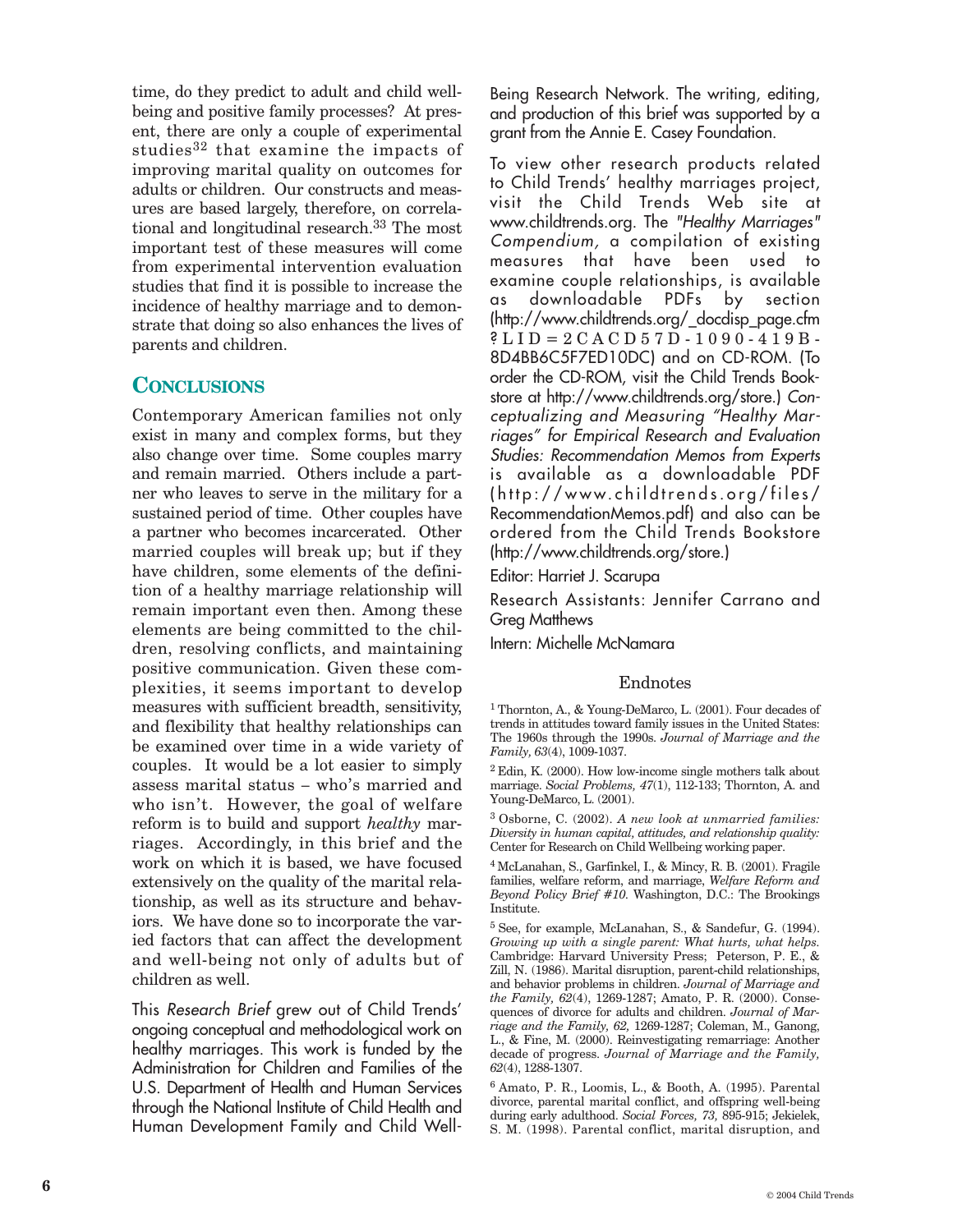children's emotional well-being. *Social Forces, 76,* 905-935.; for a review, see Grych, J. H., & Fincham, F. D. (1990). Marital conflict and children's adjustment: A cognitive contextual framework. *Psychological Bulletin, 108,* 267-290.

7 Horn, W. F. (Assistant Secretary for Children and Families in the U.S. Department of Health and Human Services). (September 2003). Excerpted speech from *"Marriage and Family Formation Among Low-Income Couples: What do We Know From Research?"* [Conference]: Available online at: http://www.npc.umich.edu/publications/newsletter/win042/index. shtml.

8 This conceptual and measurement work is funded by the Administration for Children and Families of the U.S. Department of Health and Human Services (DHHS) through the National Institute of Child Health and Human Development Family and Child Well-Being Research Network. It does not, however, represent an official definition of a healthy marriage on the part of DHHS.

 $^{9}$  See, http://www.childtrends.org/files/RecommendationMemos.pdf

10 Smock, P. J., & Manning, W. D. (2003). The conceptualization and measurement of relationship quality: Insights from a qualitative study of cohabiting young adults. Unpublished memo commissioned by Child Trends.

11 Conger, R. D., Elder, G. H., Lorenz, F. O., Conger, K. J., Simons, R. L., Whitbeck, L. B., Huck, S., & Melby, J. N. (1990). Linking economic hardship to marital quality and instability. *Journal of Marriage and the Family, 52,* 643-656; Liker, J. K., & Elder, G. H. (1983). Economic hardship and marital relations in the 1930s. *American Sociological Review, 48,* 343-359.

12 Murry, V. M. (2003). Conceptualization and measurement of positive marital and marital-analogous relationships among African American couples. Unpublished memo commissioned by Child Trends; Johnson, W. E. (2003). Conceptualization and measurement of positive couple relationships. Unpublished memo commissioned by Child Trends; Menaghan, E. G. (1991). Work experiences and family interaction processes: The long reach of the job? *Annual Review of Sociology, 17,* 419-444.

13 Amato, P. R. (1996). Explaining the intergenerational transmission of divorce. *Journal of Marriage and the Family, 58*(3), 628-641.

14 Anderson, E. A. (2003). Measurement and family demography. Unpublished memo commissioned by Child Trends; Cowan, C. P., & Cowan, P. A. (2003). The conceptualization and measurement of "Healthy Marriages/Couple Relationships." Unpublished memo commissioned by Child Trends; Ganong, L., & Coleman, M. (2003). Couples in stepfamilies. Unpublished memo commissioned by Child Trends; Johnson. Conceptualization and measurement of positive couple relationships; Kitzmann, K. Nicholson, L., & Schum, L. (2003). Conceptualization and measurement of co-parenting after divorce. Unpublished memo commissioned by Child Trends.

15 Tzeng, J. M., & Mare, R. D. (1995). Labor market and socioeconomic effects on marital stability. *Social Science Research, 24*(4), 329-351; Bumpass, L. L., Martin, T. C., & Sweet, J. A. (1991). The impact of family background and early marital factors on marital disruption. *Journal of Family Issues, 12*, 22-42, Whisman, M. A., & Bruce, M. L. (1999). Marital dissatisfaction and incidence of major depressive episode in a community sample. *Journal of Abnormal Psychology, 4*(674-678); Mannion, E., Mueser, K., & Solomon, P. (1994). Designing psychoeducational services for spouses of persons with serious mental illness. *Community Mental Health Journal, 30*(2), 177-190; Booth, A., & Johnson, D. R. (1994). Declining health and marital quality. *Journal of Marriage and the Family, 56*, 218-223.

16 Abbott, D. A., Berry, M., & Meredith, W. H. (1990). Religious belief and practice: A potential asset in helping families. *Family Relations, 39,* 443-448; Lichter, D. T., Batson, C. D., & Mellott, L. M. (2003). Conceptualization and measurement of positive couple relationships. Unpublished memo commissioned by Child Trends; Robinson, L. C., & Blanton, P. W. (1993). Marital strengths in enduring marriages. *Family Relations, 42*(38-45).

17 Waite, L. J., & Gallagher. (2001). *The case for marriage: Why married people are happier, healthier and better off financially.*  New York: Broadway Books; Waite, L. J. (1995). Does marriage matter? *Demography, 32,* 483-508.

18 Lillard, L. A., Brien, M. J., & Waite, L. J. (1995). Premarital cohabitation and subsequent marital dissolution: A matter of self-selection? *Demography, 32,* 437-457; Waite. Does marriage matter?; Mirowsky, J., & Ross, C. E. (1989). *Social causes of psychological distress.* New York: Aldine de Gruyter; Waite, & Gallagher. *The case for marriage: Why married people are happier, healthier and better off financially.* 

19 For example, children born to unmarried mothers are more likely to be poor themselves and achieve lower levels of education than other children (McLanahan, S., & Sandefur, G., 1994). Children of divorced parents have more academic and behavior problems than other children, on average (Peterson, P. E., & Zill, N., 1986; Amato, P. R., 2000). Children growing up with stepparents also have lower levels of well-being than children growing up with biological parents (Coleman, M., Ganong, L., & Fine, M., 2000).

20 Booth, & Johnson. Declining health and marital quality; Whisman, & Bruce. Marital dissatisfaction and incidence of major depressive episode in a community sample; Horwitz, A. V., Raskin, H., & Howell-White, S. (1996). Becoming married and mental health: A longitudinal study of a cohort of young adults. *Journal of Marriage and the Family, 58*(4), 895-907; Links, P. S., & Stockwell, M. (2002). The role of couple therapy in the treatment of narcissistic personality disorder. *American Journal of Psychotherapy, 56*(4), 522-539; Miroswky, J., Goldsteen, K., & Ross, C. E. (1990). The impact of the family on health: The decade in review. *Journal of Marriage and the Family, 52*(4), 1059-1079.

21 Fowers, B. J., Bucker, J., Calbeck, K. B., & Harrigan, P. (2003). *How do social scientists define a good marriage?* Unpublished manuscript.

22 Fowers, B. J. (2003). Conceptualizing and measuring healthy marriages and positive relationships. Unpublished memo commissioned by Child Trends.

23 Stanley, S. M., & Markman, H. J. (1992). Assessing commitment in personal relationships. *Journal of Marriage and the Family, 54,* 595-608.

24 Gottman, J. M., Coan, J., Carrere, S., & Swanson, C. (1998). Predicting marital happiness and stability from newlywed interactions. *Journal of Marriage and the Family, 60*(1), 5-22; Gottman, J. M. (1999). *The marriage clinic.* New York: W.W. Norton.

25 Smock, & Manning. The conceptualization and measurement of relationship quality: Insights from a qualitative study of cohabiting young adults; Kurdek, L. A. (1995). Predicting change in marital satisfaction from husbands' and wives' conflict resolution styles. *Journal of Marriage and the Family, 57*(1), 153-165.

26 Straus, M. A. (1992). Sociological research and social policy: The case of family violence. *Sociological Forum, 7*(2), 211-238, Straus; M. A., & Gelles, R. J. (1990). *Physical violence in American families: Risk factors and adaptations to violence in 8,145 families.* New Brunswick, NJ: Transaction Books.

27 Johnson, M. P. (2003). Intimate violence and relationship health. Unpublished memo commissioned by Child Trends.

28 Smock, P. J., & Manning, W. D. (2003).

29 Smock, & Manning. The conceptualization and measurement of relationship quality: Insights from a qualitative study of cohabiting young adults; Johnson. Conceptualization and measurement of positive couple relationships.

30 Amato, Loomis, & Booth. Parental divorce, parental marital conflict, and offspring well-being during early adulthood; Grych, & Fincham. Marital conflict and children's adjustment: A cognitive contextual framework; Jekielek, S. M. (1998). Parental conflict, marital disruption and children's emotional well-being. *Social Forces, 76*(3), 905-936.